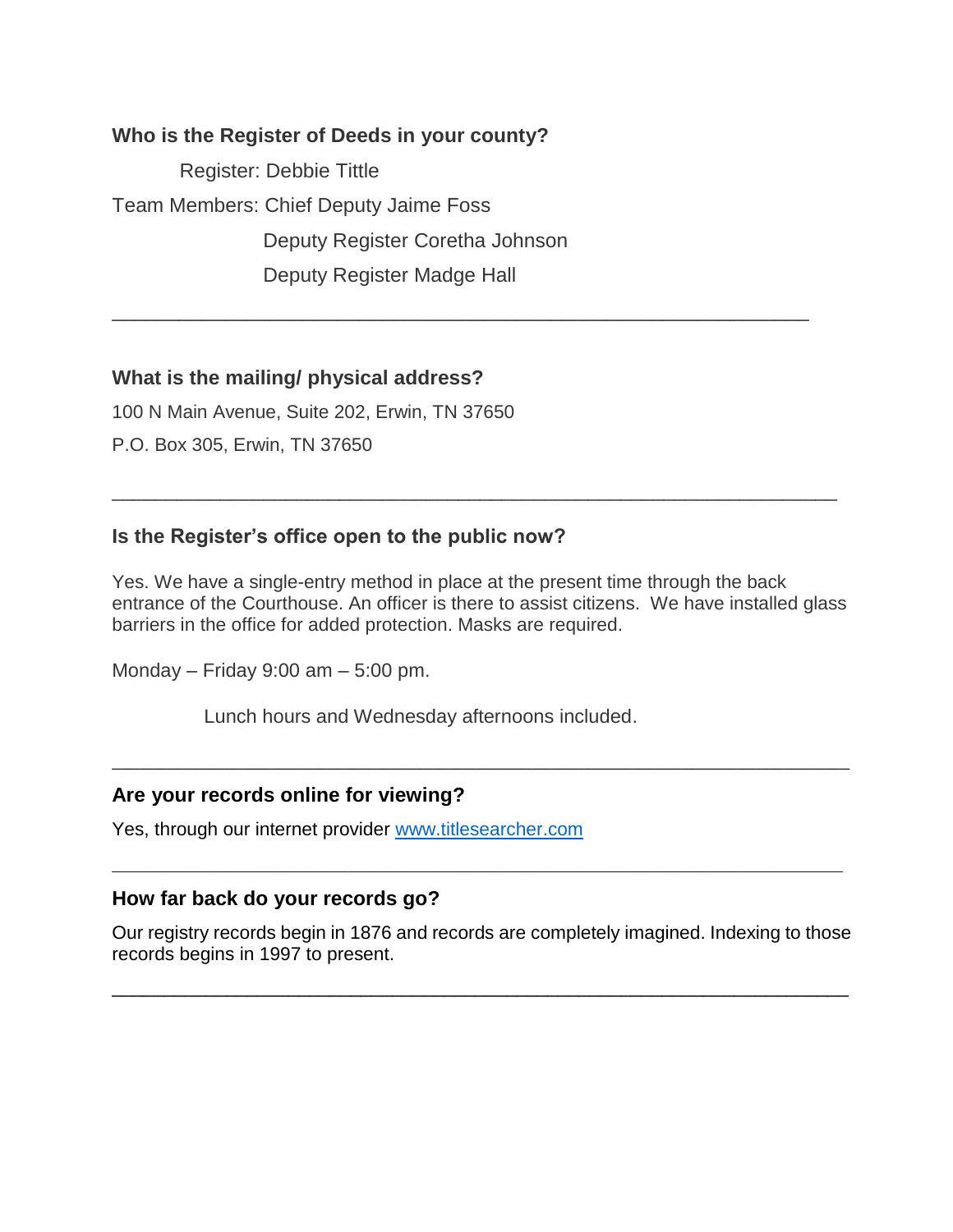**What are the most common types of documents recorded in Unicoi County?**

- Deeds of Conveyance: Warranty Deeds, Quitclaim Deeds etc.
- Deeds of Trust
- Power of Attorney
- Trust Documents
- Assignments and Releases
- Liens
- Fixture Filings/UCC Filings
- Military Discharge
- Notice of Completion
- Charters
- Subdivision Plats and Boundary Surveys

# **How much does it cost to record my Military Discharge?**

There is **NO** Charge to record military discharges. The Unicoi County Register of Deeds Office thanks you for your service.

\_\_\_\_\_\_\_\_\_\_\_\_\_\_\_\_\_\_\_\_\_\_\_\_\_\_\_\_\_\_\_\_\_\_\_\_\_\_\_\_\_\_\_\_\_\_\_\_\_\_\_\_\_\_\_\_\_\_\_\_\_\_\_\_\_\_\_\_\_

**\_\_\_\_\_\_\_\_\_\_\_\_\_\_\_\_\_\_\_\_\_\_\_\_\_\_\_\_\_\_\_\_\_\_\_\_\_\_\_\_\_\_\_\_\_\_\_\_\_\_\_\_\_\_\_\_\_\_\_\_\_\_\_\_\_**

# **Will my Military Discharge be available for public viewing?**

No. Military Discharges are sequestered for 75 years form the date of recording and kept under lock and key in our office and not viewable with our online service.

\_\_\_\_\_\_\_\_\_\_\_\_\_\_\_\_\_\_\_\_\_\_\_\_\_\_\_\_\_\_\_\_\_\_\_\_\_\_\_\_\_\_\_\_\_\_\_\_\_\_\_\_\_\_\_\_\_\_\_\_\_\_\_\_

#### **How can I get my name on the Veteran's Wall?**

Our office was instrumental in the establishment of the Veteran's Memorial and we will be happy to supply you with contact information of those who can assist you. Please call us at (423) 743-6104

Thank You for Your Service!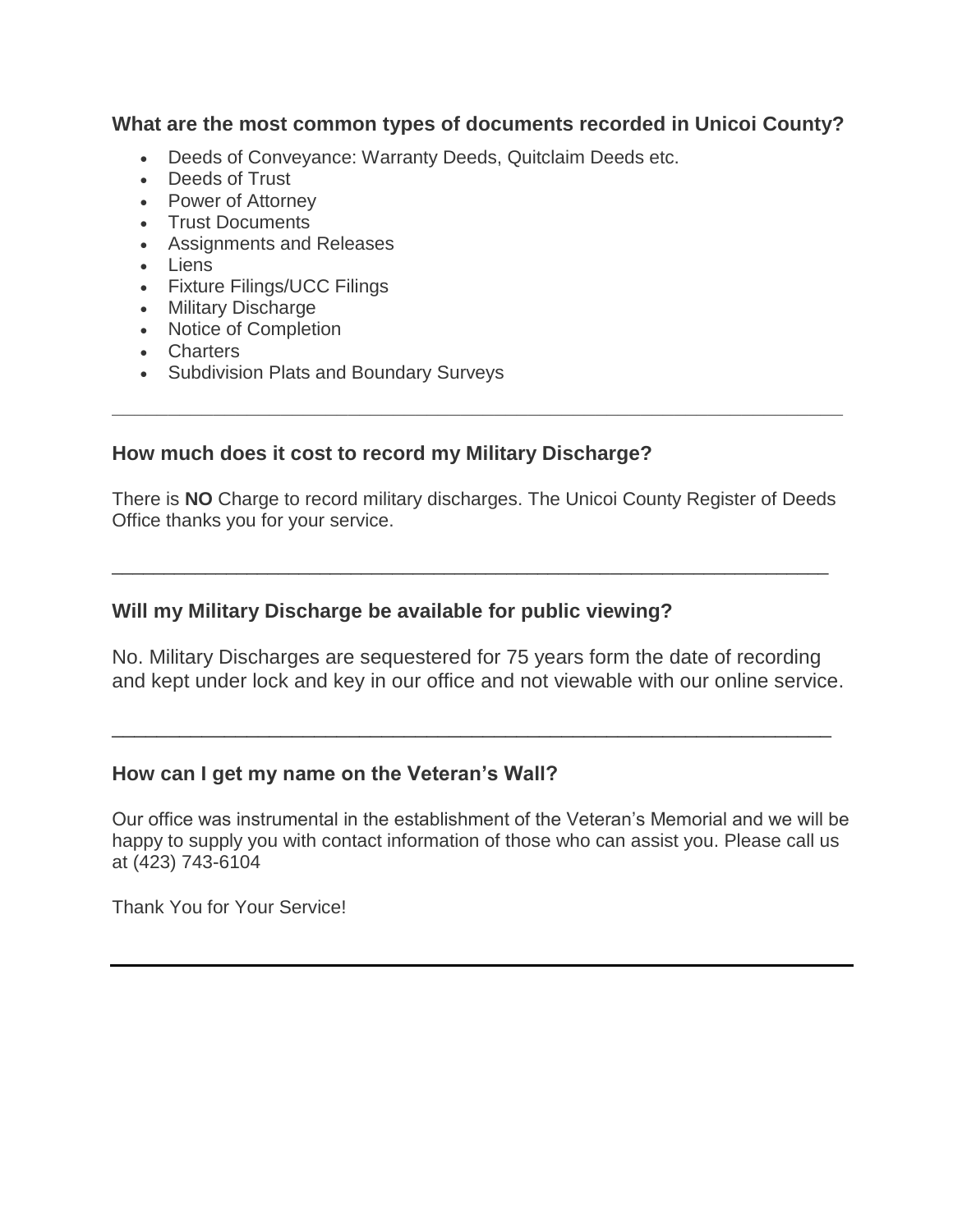# **Can I record my Last Will and Testament with your office?**

No. We advise you keep your LW&T in a safe place and that your executor/executrix be able to obtain it in at the time of your death.

### **Can your office help me prepare my documents?**

No. We **strongly suggest** that you consult an attorney/title firm for any document preparation. This ensures your document/s meet all statutory requirements for recording and meet the needs of your intentions.

\_\_\_\_\_\_\_\_\_\_\_\_\_\_\_\_\_\_\_\_\_\_\_\_\_\_\_\_\_\_\_\_\_\_\_\_\_\_\_\_\_\_\_\_\_\_\_\_\_\_\_\_\_\_\_\_\_\_\_\_\_\_\_\_\_\_\_\_\_\_\_\_\_\_\_\_\_\_\_\_

#### **I only have a copy of the document; can I record this?**

No. Only **original documents are** recordable. The **ONLY** copies that can be recorded are certified copies from a court or another county Register of Deeds office. All certified copies must have a signature and seal of the court or register's office it was obtained from.

#### **Is there a fee for recording my document?**

Yes. Please refer to the Fee Schedule or call our office at 423-743-6104 and we will be happy to calculate the recording costs for you!

\_\_\_\_\_\_\_\_\_\_\_\_\_\_\_\_\_\_\_\_\_\_\_\_\_\_\_\_\_\_\_\_\_\_\_\_\_\_\_\_\_\_\_\_\_\_\_\_\_\_\_\_\_\_\_\_\_\_\_\_\_\_\_\_\_\_\_\_\_\_\_\_\_\_\_\_\_\_\_\_

# **What methods of payment do you accept?**

Cash, check, major credit cards (3% service charge added to credit card transactions)

\_\_\_\_\_\_\_\_\_\_\_\_\_\_\_\_\_\_\_\_\_\_\_\_\_\_\_\_\_\_\_\_\_\_\_\_\_\_\_\_\_\_\_\_\_\_\_\_\_\_\_\_\_\_\_\_\_\_\_\_\_\_\_\_\_\_\_\_

#### **How can I obtain a copy of my deed or other document pertaining to my property?**

Copies of your documents can be obtained either in person, email, fax or by mail by contacting our office (423) 743-6104. You can also visit the following website to view your documents: [www.titlesearcher.com](http://www.titlesearcher.com/)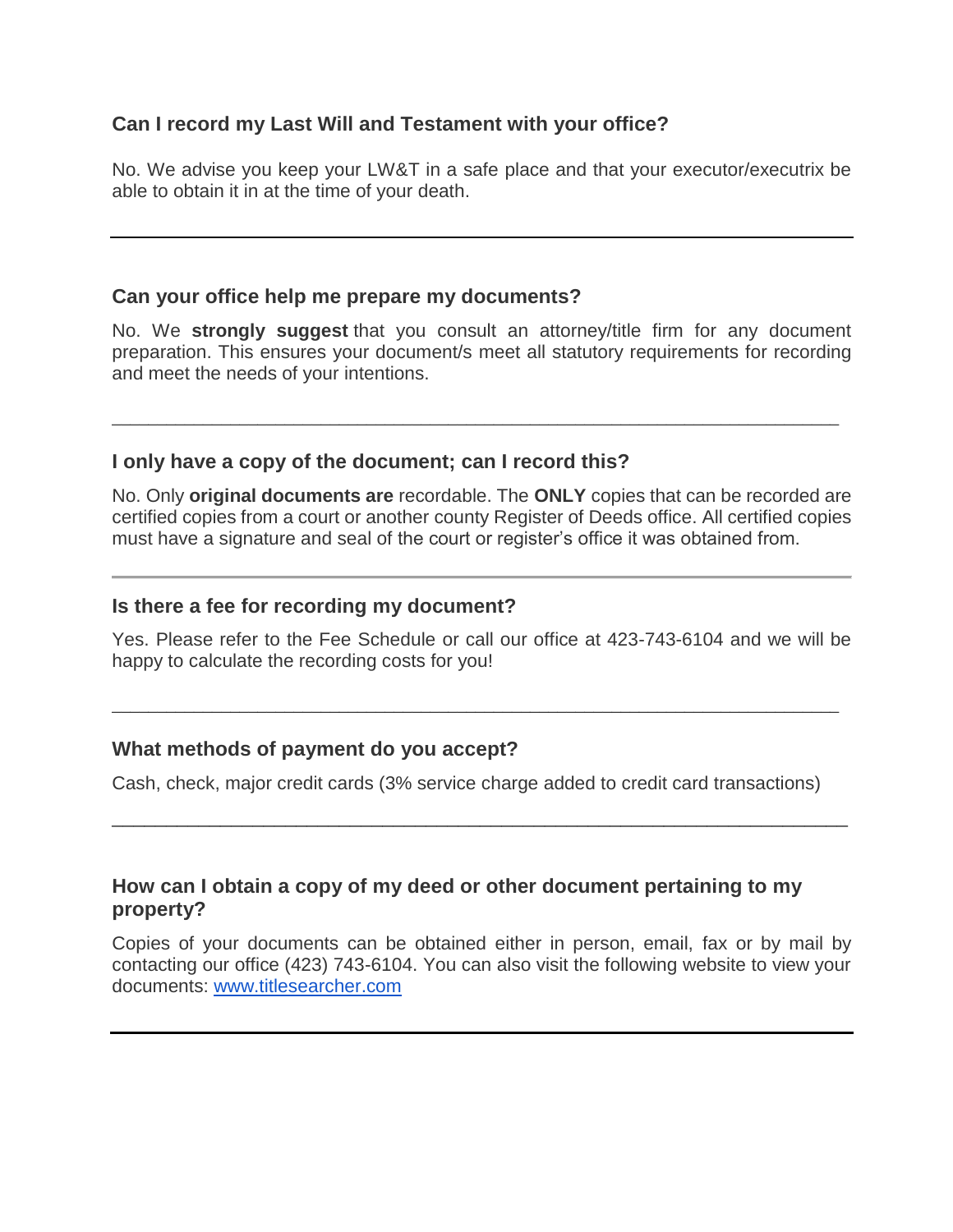# **Are there any restrictions on my property?**

Unless there is a specific reference cited in your deed for restrictions, we are not able to make this determination.

**\_\_\_\_\_\_\_\_\_\_\_\_\_\_\_\_\_\_\_\_\_\_\_\_\_\_\_\_\_\_\_\_\_\_\_\_\_\_\_\_\_\_\_\_\_\_\_\_\_\_\_\_\_\_\_\_\_\_\_\_\_\_\_\_\_\_\_\_\_\_\_**

# **Are there any liens against a piece of property?**

We **cannot** provide this information. Computers are available in our office for public use and our staff is available to help with navigation through the system. We do not perform title searches and can offer only the information that we can access without performing a title search. You can also visit our internet provider's website to view this information online at [www.titlesearcher.com](http://www.titlesearcher.com/)

**\_\_\_\_\_\_\_\_\_\_\_\_\_\_\_\_\_\_\_\_\_\_\_\_\_\_\_\_\_\_\_\_\_\_\_\_\_\_\_\_\_\_\_\_\_\_\_\_\_\_\_\_\_\_\_\_\_\_\_\_\_\_\_\_\_**

# **I paid off my house, when will I get the title?**

The document which shows you own your property is called a Deed. This should have been given to you at the time of purchase. **We do not retain original documents.** If you need a copy, we are happy to make a copy from our records.

A Release Deed is filed in this office by your mortgage company upon payment in full. If you do not receive a recorded release deed from your mortgage company, call us to see if one has been recorded. If so, we can email, fax or mail you a copy (423-743-6104).

**\_\_\_\_\_\_\_\_\_\_\_\_\_\_\_\_\_\_\_\_\_\_\_\_\_\_\_\_\_\_\_\_\_\_\_\_\_\_\_\_\_\_\_\_\_\_\_\_\_\_\_\_\_\_\_\_\_\_\_\_\_\_\_\_\_**

# **Where do I get county subdivision regulations?**

Our office has copies that you may pick up or we can fax, email or mail them to you. You may call the regional planning office at (423) 722-5216 to discuss regulations and obtain more information on subdividing property.

**\_\_\_\_\_\_\_\_\_\_\_\_\_\_\_\_\_\_\_\_\_\_\_\_\_\_\_\_\_\_\_\_\_\_\_\_\_\_\_\_\_\_\_\_\_\_\_\_\_\_\_\_\_\_\_\_\_\_\_\_\_\_\_\_\_\_\_\_\_\_\_**

# **Can you provide me with a survey of my property or building plans?**

Building plans are not recorded documents. We do record plats of subdivisions which will provide you with lot size and any set back or easements at the time of recording. Boundary surveys are recordable but not always recorded.

**\_\_\_\_\_\_\_\_\_\_\_\_\_\_\_\_\_\_\_\_\_\_\_\_\_\_\_\_\_\_\_\_\_\_\_\_\_\_\_\_\_\_\_\_\_\_\_\_\_\_\_\_\_\_\_\_\_\_\_\_\_\_\_\_\_**